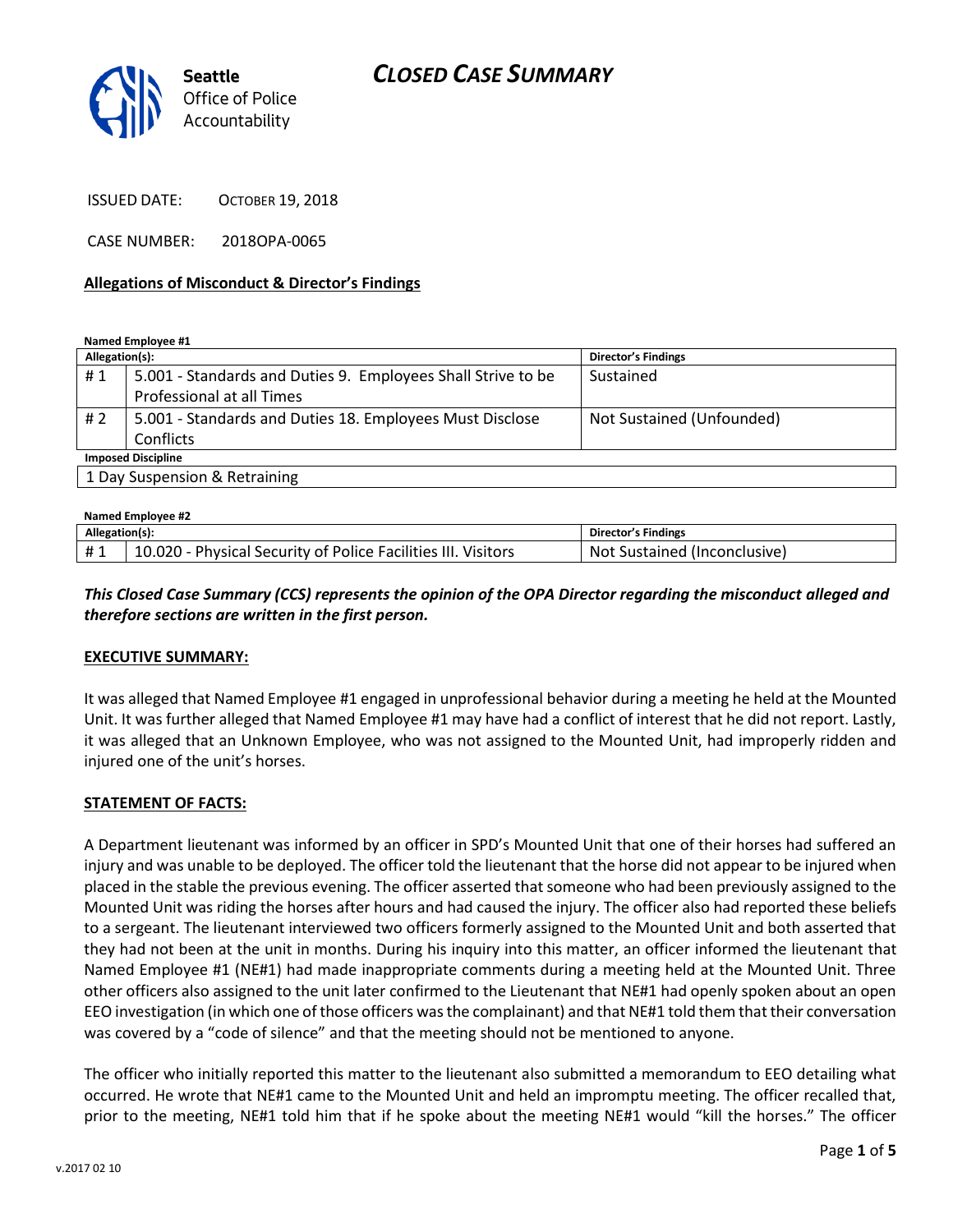



OPA CASE NUMBER: 2018OPA-0065

reported that he told NE#1 to: "kill [him] and leave the horses alone." However, NE#1 responded: "No, I'll kill the horses." During that meeting, NE#1 discussed an ongoing EEO matter that had been brought by a female officer assigned to the Mounted Unit. Notably, during that conversation, the female officer was sitting right there. NE#1 made statements that suggested that he knew the outcome of the investigation, including that nothing would come of some elements of the case but that a sergeant would be reassigned for failing to supervise and take action. The officer indicated that NE#1 then began reminiscing about his time as the Mounted Unit's sergeant and that he stated that this role gave him a "hard on." The officer wrote that, when he said this, NE#1 was looking directly at the female officer, as if to gauge how she would react to his comment. NE#1 then began talking about the hiring of the new barn manager. He reportedly asserted his belief that he would be involved in the hiring process. He also stated that he did not understand why they simply did not bring back a previous civilian employee of the unit who had worked at the barn.

Another officer also submitted a memorandum to EEO. That officer wrote that, when he called the meeting with the Mounted Unit officers, NE#1 stated that they were all in a "cone of silence" and that no one could talk about what was discussed. NE#1 raised the EEO case and indicated that it was based on the former unit sergeant's shortcomings. This officer corroborated that NE#1 stated that working as the Mounted Unit sergeant gave him a "hard on," which this officer found inappropriate given the female officer's presence. Lastly, this officer recalled that NE#1 brought up the issue of re-hiring the former civilian employee.

Lastly, the female officer additionally submitted a memorandum to EEO. Her account of the meeting was very similar to that relayed by the other two officers. She wrote that NE#1 brought up and openly discussed an ongoing EEO investigation that involved her and that he further opined as to what the results of that investigation would be. She further confirmed that NE#1 stated that his time as the Mounted Unit sergeant gave him a "hard on" and, when he said that, he looked directly at her. She wrote that this made her feel uncomfortable and that it placed her in a difficult situation. She also wrote that NE#1 instructed them not to discuss this meeting with anyone. Lastly, the female officer recalled that NE#1 mentioned that the Mounted Unit should re-hire the former civilian employee. She described that NE#1 told them that: "he was asked to be on the hiring committee for this position and they would probably need to interview 5 people. He said that he would tell [the lieutenant] to pick out [the former civilian employee's] application, then pick out 4 other random applications to interview, as required, and hire [the former civilian employee]."

Ultimately, the lieutenant reported this matter to EEO. In turn, OPA received a referral from the Department's EEO sergeant concerning NE#1's conduct. The former civilian employee was not hired for the open position in the Mounted Unit.

During its investigation, OPA interviewed all of the officers that had submitted memoranda concerning this issue to EEO. All provided testimony consistent with those memoranda. OPA also interviewed one other officer assigned to the unit and the lieutenant. OPA interviewed one additional officer who was on long term medical leave. OPA tried to interview another officer who had retired from the Department, but was unable to locate and interview him. OPA further tried to interview the applicant for the civilian barn manager position, but she refused to be interviewed. Lastly, OPA interviewed NE#1.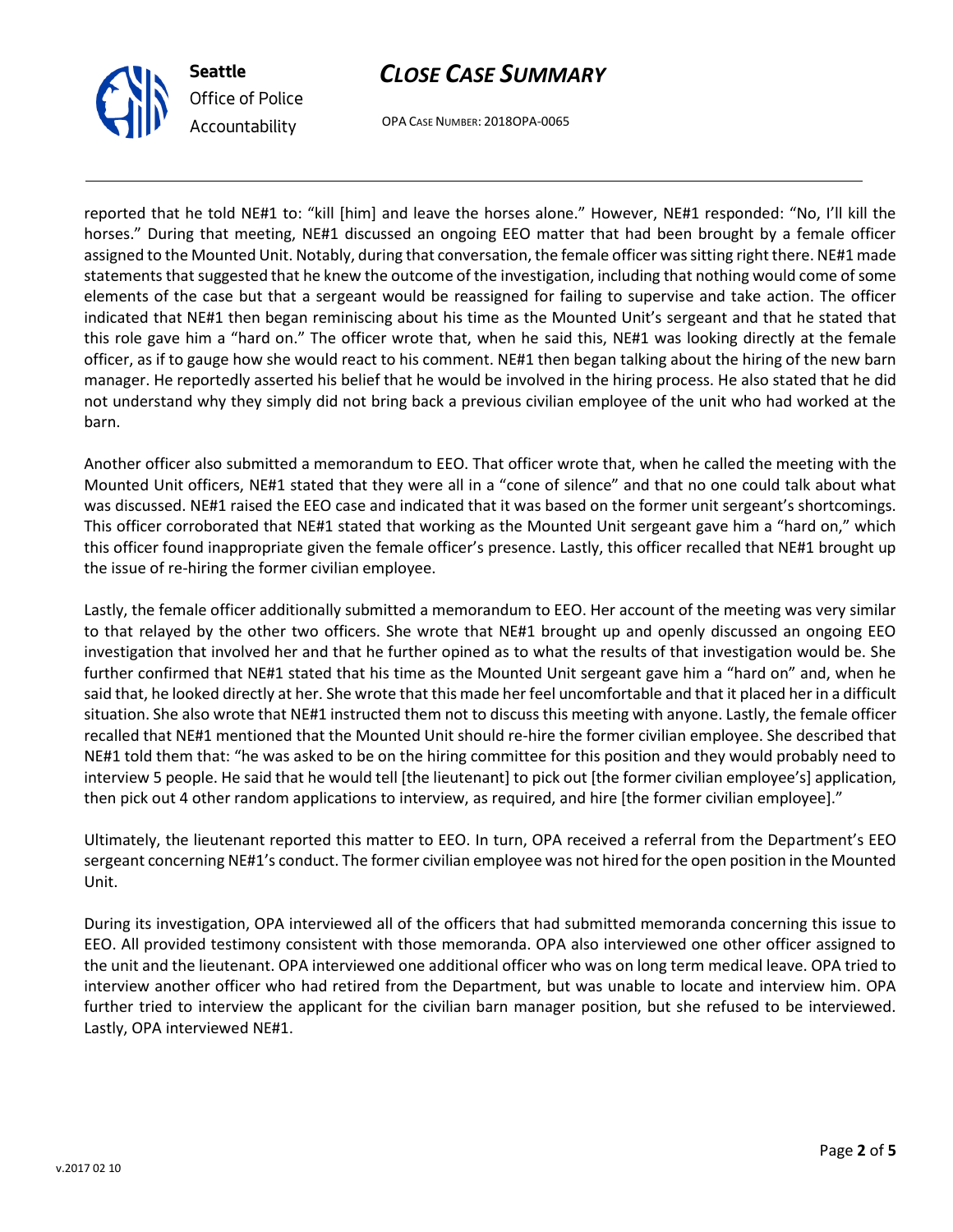

# *CLOSE CASE SUMMARY*

OPA CASE NUMBER: 2018OPA-0065

#### **ANALYSIS AND CONCLUSIONS:**

## **Named Employee #1 - Allegation #1** *5.001 - Standards and Duties 9. Employees Shall Strive to be Professional at all Times*

A number of NE#1's statements to Mounted Unit employees were alleged to have been unprofessional. Included among these were the following: when NE#1 stated that he would kill the horses if the officers told anyone about the meeting; NE#1's discussion of an open EEO investigation – especially when the complainant was in the room, statements to the officers to not disclose what he said, and his direction to the officers that they were operating under a "cone of silence"; his statement that being the Mounted Unit's sergeant gave him a "hard on" when looking directly at the female officer; and his discussion of a Department hiring process and his contention that he could and would influence that process to cause his favored candidate to be hired.

With regard to the statement concerning the killing of the horses, NE#1 stated that, if he made this statement, it was in jest. He confirmed that he "could have" made this statement. NE#1 claimed that he did not call a meeting of the Mounted Unit, but that a conversation with him and officers assigned to the unit did occur. NE#1 confirmed that he did use the term "cone of silence," but said that he was not directing the officers to not talk about what was discussed. NE#1 stated that he instead meant that this was a discussion that concerned the Mounted Unit and was not necessarily appropriate for a broader discussion throughout the Department.

NE#1 told OPA that he did discuss the hiring of the former civilian employee. He stated that he had originally been asked to be part of the hiring panel, but that, when he learned that the former civilian employee was an applicant, he recused himself from the process because of a conflict of interest. NE#1 indicated that he disclosed this conflict to the Assistant Chief of Patrol. He told OPA that he did say to the unit officers that: "the department should just hire, or just should interview three random candidates and hire [the former civilian employee] because she could step into the role the next day and run that barn the way it needed to be ran." He thought that the officers could have interpreted his statements as suggesting that he had influence over the process, but this was not what he meant.

NE#1 confirmed that he raised the open EEO investigation during the discussion. NE#1 recognized that it was inappropriate to speak about an open EEO investigation involving members of the Mounted Unit with other unit employees present. He further recognized that the EEO investigation was confidential, which was further complicated by the fact that he was technically a named employee.

Lastly, NE#1 stated that, while he did not recall using the exact term "hard on," but he did refer to the "pleasure and pride and satisfaction [he] took in being the Mounted Patrol sergeant."

SPD Policy 5.001-POL-9 requires that SPD employees "strive to be professional at all times." The policy further instructs that "employees may not engage in behavior that undermines public trust in the Department, the officer, or other officers." (SPD Policy 5.001-POL-9.)

After reviewing the record, including all of the memoranda generated by officers and the OPA interviews, I do not find NE#1's explanations convincing. I find that all of his statements detailed above were unprofessional. It cannot be disputed that it was inappropriate to discuss NE#1's influence over hiring decisions when the applicant was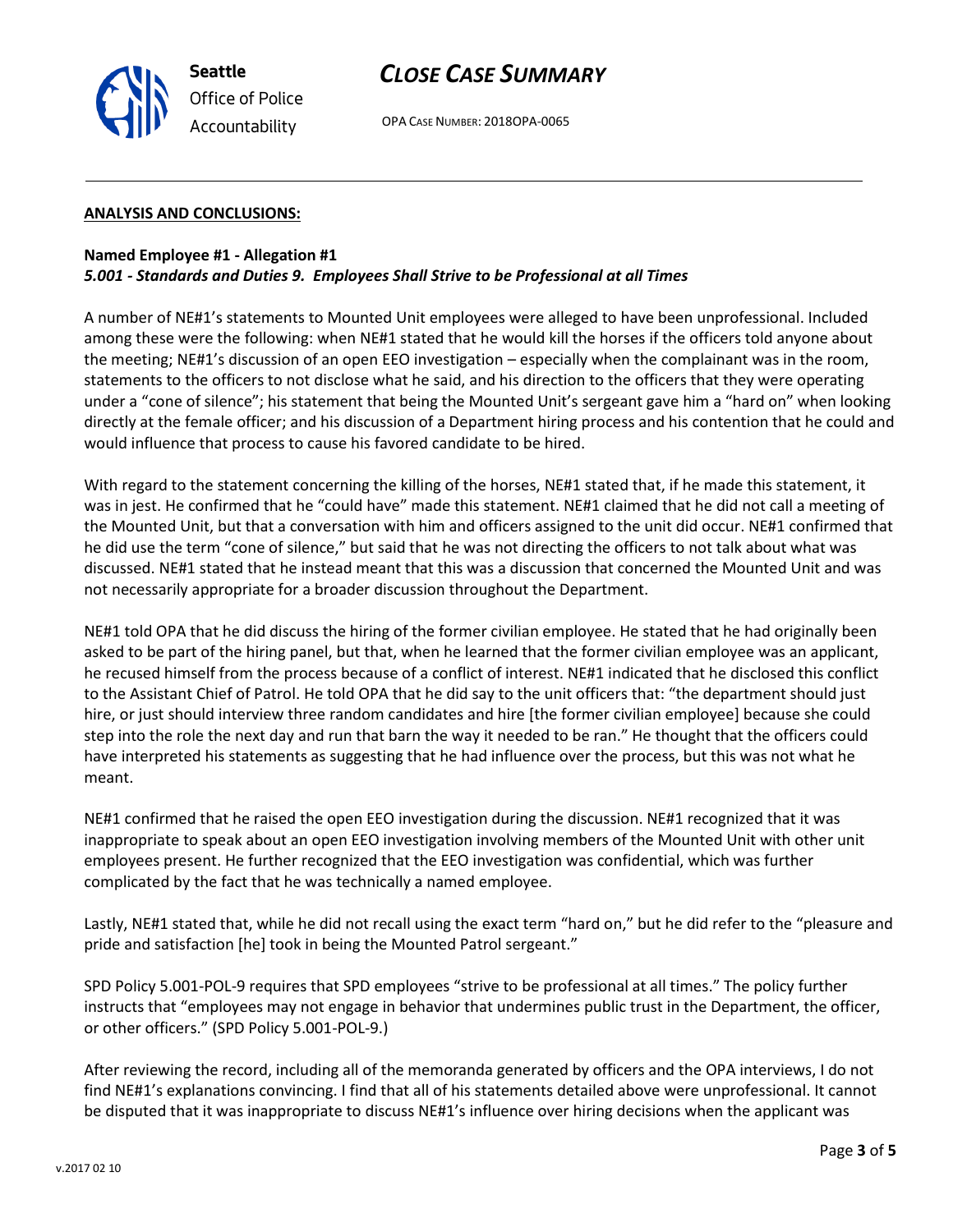



OPA CASE NUMBER: 2018OPA-0065

someone he knew or to discuss an open EEO investigation with the employees it involved and impacted. Moreover, his statement that the officers should not discuss his statements with anyone and that they were operating under a "cone of silence" were similarly inappropriate and, for that matter, troubling coming from a Department supervisor speaking with subordinate employees. Even if a joke, the same goes for his comment that he would kill the horses if officers discussed the contents of the meeting. Lastly, NE#1's assertion that being the Mounted Unit sergeant gave him a "hard on" was clearly unprofessional, particularly if it was made, as multiple witness officers contended, while looking directly at a female officer. Notably, while NE#1 tried to give context to this statement, he did not deny it.

For these reasons, I recommend that this allegation be Sustained.

Recommended Finding: **Sustained**

# **Named Employee #1 - Allegation #2** *5.001 - Standards and Duties 18. Employees Must Disclose Conflicts*

SPD Policy 5.001-POL-18 requires that: "Employees shall immediately disclose to the Chief of Police, via their supervisor, any activities or relationships that may present an actual, potential, or apparent conflict of interest for themselves or other Department employees."

OPA interviewed the lieutenant responsible for the hiring of the civilian barn manager. The lieutenant explained that there was an application process for the position that was open through to public through SPD Human Resources (SPD HR). SPD HR sent the lieutenant approximately seven applications that he reviewed. The lieutenant stated that he, as well as other individuals, were part of the hiring process. However, the lieutenant confirmed that NE#1 was not involved. The lieutenant further stated that he recalled that NE#1 mentioned the former civilian employee and that he thought she would be a good choice for the position. The lieutenant also believed that NE#1 disclosed that he had a pre-existing relationship with the former civilian employee. The lieutenant confirmed that NE#1 did not influence his decision making. The lieutenant further told OPA that the former civilian employee was interviewed but was not ultimately selected for the position.

OPA attempted to interview the applicant for the civilian barn manager and one retired officer concerning this allegation. The civilian refused to be interviewed and OPA could not ultimately locate the retired officer.

While NE#1's statements concerning his role in the hiring process and how he would influence that process during the meeting at the Mounted Unit were unprofessional, that issue is addressed in the context of Allegation #1. With regard to this specific allegation, NE#1 apparently had no actual influence in the decision making of the hiring committee. This is reflected both by the lieutenant's statement to OPA and by the fact that the person he supported was not ultimately hired. Even though he vouched for the former civilian employee, the lieutenant recalled that NE#1 disclosed that he knew her and had a previously existing relationship with her. Moreover, NE#1 contended that when he was asked to be on the hiring committee, he expressly said that he did not want to be because he knew the former civilian employee was an applicant and that he had this conversation with the Assistant Chief of Patrol.

Given these circumstances, and while his statements were inappropriate, I recommend that this allegation be Not Sustained – Unfounded.